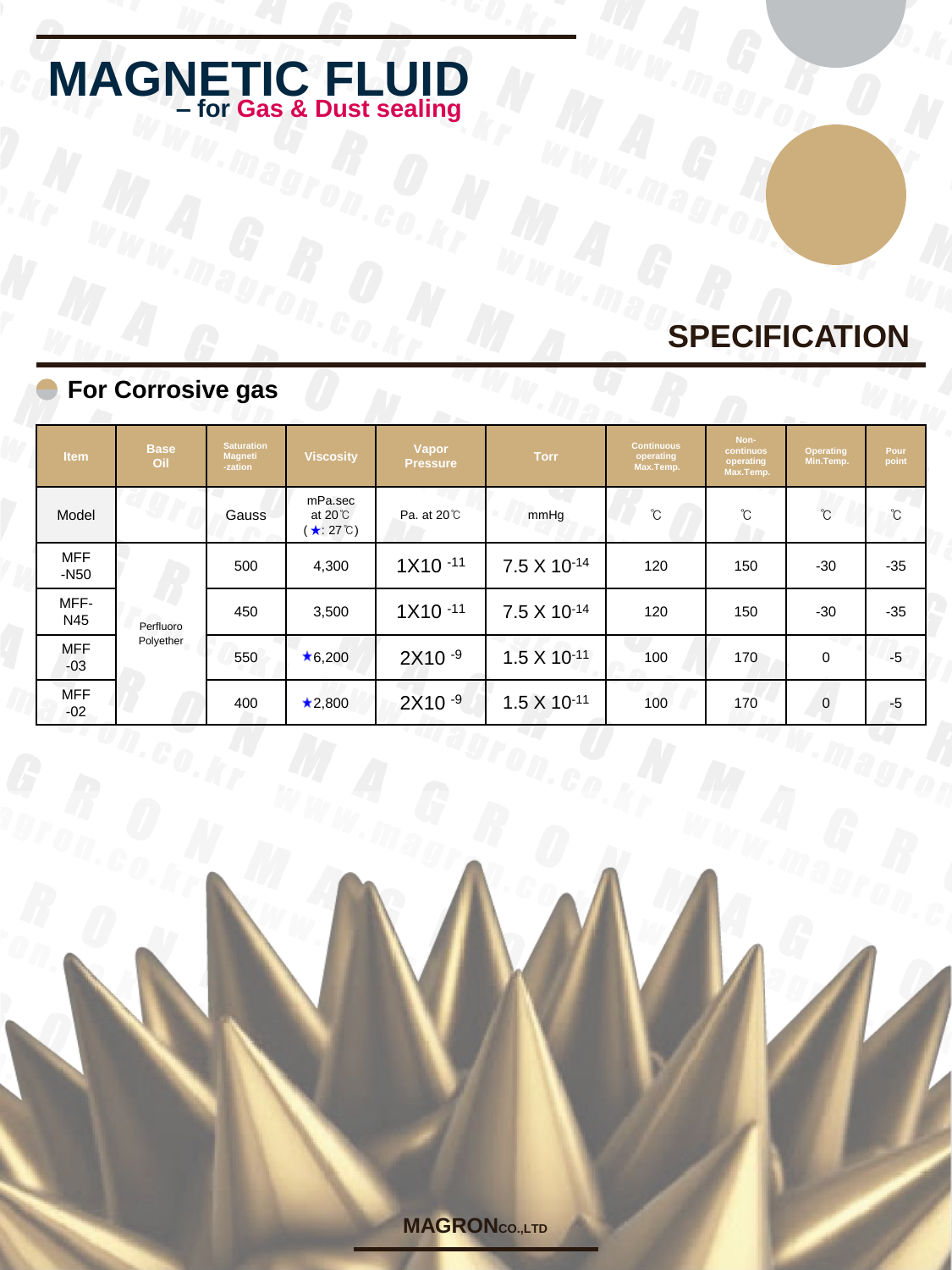### For Non-Corrosive gas

| <b>Item</b>          | <b>Saturation</b><br><b>Magneti</b><br>-zation | <b>Viscosity</b>                        | Vapor<br><b>Pressure</b> | <b>Torr</b>             | Continuou<br>s operating<br>Max.Temp. | Non-<br>continuos<br>operating<br>Max.Temp. | <b>Operating</b><br>Min.Temp. | Pour<br>point |
|----------------------|------------------------------------------------|-----------------------------------------|--------------------------|-------------------------|---------------------------------------|---------------------------------------------|-------------------------------|---------------|
| Model                | Gauss                                          | mPa.sec<br>at 20°C<br>$(* 27^{\circ}C)$ | Pa. at 20°C              | mmHg<br>at 20℃          | $\mathbb{C}$                          | °C                                          | $\mathcal{C}$                 | $\mathrm{C}$  |
| <b>MFS</b><br>$-HT1$ | 380                                            | 2,000                                   | 1X10-11                  | 7.5 X 10<br>14          | 180                                   | 250                                         | $-60$                         | $-80$         |
| <b>MFS</b><br>$-630$ | 600                                            | 3,000                                   | $1X10^{-7}$              | 7.5 X 10 <sup>-10</sup> | 170                                   | 200                                         | $-30$                         | $-40$         |
| <b>MFS</b><br>$-552$ | 550                                            | 2,000                                   | $1X10^{-7}$              | 7.5 X 10-10             | 170                                   | 200                                         | $-30$                         | $-40$         |
| <b>MFS</b><br>$-514$ | 500                                            | 1,400                                   | $1X10^{-7}$              | 7.5 X 10 <sup>-10</sup> | 170                                   | 200                                         | $-30$                         | $-40$         |
| <b>MFS</b><br>$-407$ | 400                                            | 600                                     | $1X10^{-7}$              | 7.5 X 10 <sup>-10</sup> | 170                                   | 200                                         | $-30$                         | $-40$         |
| <b>MFH</b><br>$-503$ | 500                                            | 300                                     | $1X10^{-5}$              | 7.6 X 10-8              | 120                                   | 150                                         | $-20$                         | $-30$         |
| <b>MFH</b><br>$-380$ | 300                                            | $\bigstar$ 8,000                        | $1.3 \times 10^{-8}$     | $1X10^{-10}$            | 120                                   | 150                                         | $-10$                         | $-18$         |
| <b>MFH</b><br>$-340$ | 300                                            | $\bigstar$ 4,000                        | $1.3 \times 10^{-8}$     | $1X10^{-10}$            | 120                                   | 150                                         | $-10$                         | $-18$         |
| <b>MFH</b><br>$-320$ | 300                                            | $\star$ 2,000                           | $1.3 \times 10^{-8}$     | 1X10-10                 | 120                                   | 150                                         | $-10$                         | $-18$         |
| <b>MFA</b><br>$-10$  | 850                                            | $\star$ 2,900                           | $4X10^{-8}$              | 3X10-10                 | 80                                    | (Flashing<br>point<br>235℃)                 | 0                             | $-10$         |
| <b>MFA</b><br>$-08$  | 780                                            | $\bigstar$ 800                          | $4X10^{-8}$              | 3X10-10                 | 80                                    | (Flashing<br>point<br>235°C)                | $\mathbf 0$                   | $-10$         |
| <b>MFA</b><br>$-06$  | 580                                            | $\bigstar$ 300                          | $4X10^{-8}$              | 3X10-10                 | 80                                    | (Flashing<br>point<br>235℃)                 | $\mathbf{0}$                  | $-10$         |

### Grease type (Not Liquid) For Non-Corrosive gas

| <b>MFG-50</b> | 500 | $1Y10-10$<br>.7110 | $75Y10-13$<br>. <b>.</b> | 100 | 120 | $\overline{z}$<br>- 11<br><b>∪</b> | $-90$ |
|---------------|-----|--------------------|--------------------------|-----|-----|------------------------------------|-------|
|               |     |                    |                          |     |     |                                    |       |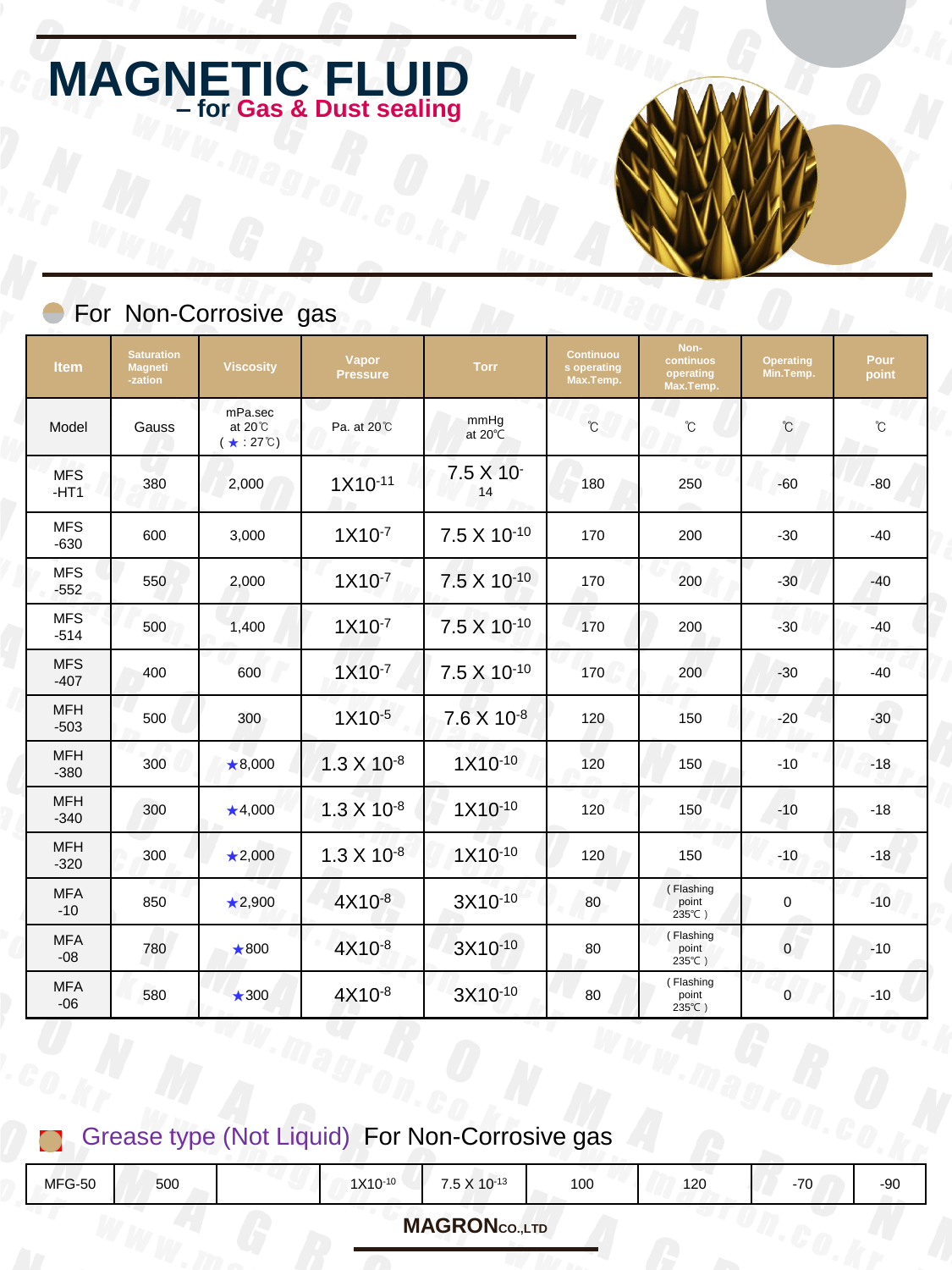

Ferro-fluid seal : It is the no friction Sealing material that magnetic fluid injected into the gap between the magnet and the rotating shaft forms a type of "Liquid O-Ring" by magnetic field formed by the magnet and the pole piece. No friction, enhances facility durability and prevents harmful gas and dust from being subjected to ultra high vacuum conditions.

Used for Ion Implant Systems , CVD, Organic EL, Sputter, Ion implanters, X-ray generators, Wafer transfer robot, LCD conveying agitator, Plasma Etching Systems, Optical accelerator, HID Lamp, Automobile HID Lamp Manufacturing Process, CD RW and so on. Main customers : Rigaku , Samsung, LG, SKhynix , etc.



#### **Feedthrough Parts diagram**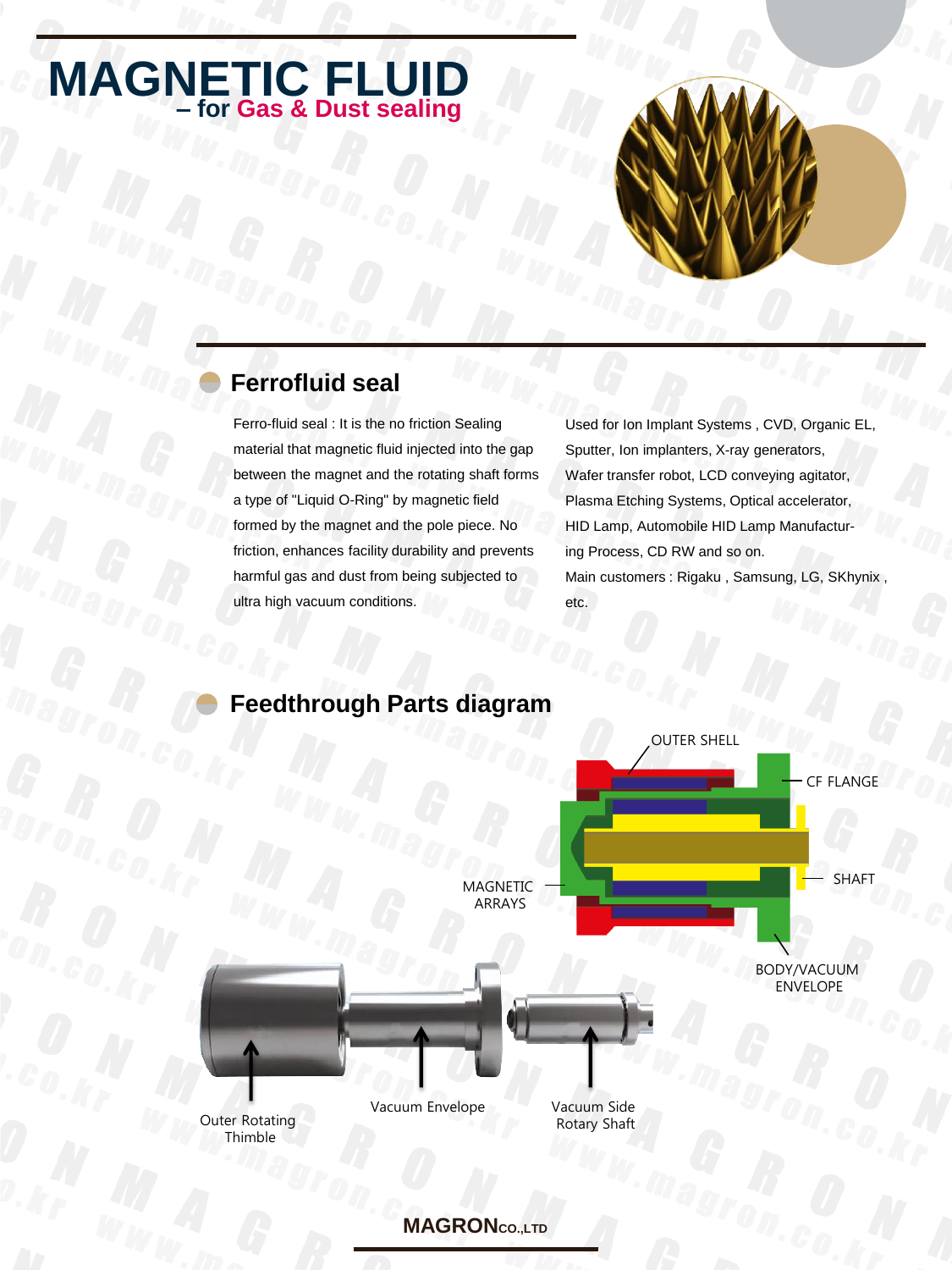### **Feedthrough Exploded view and how it works**

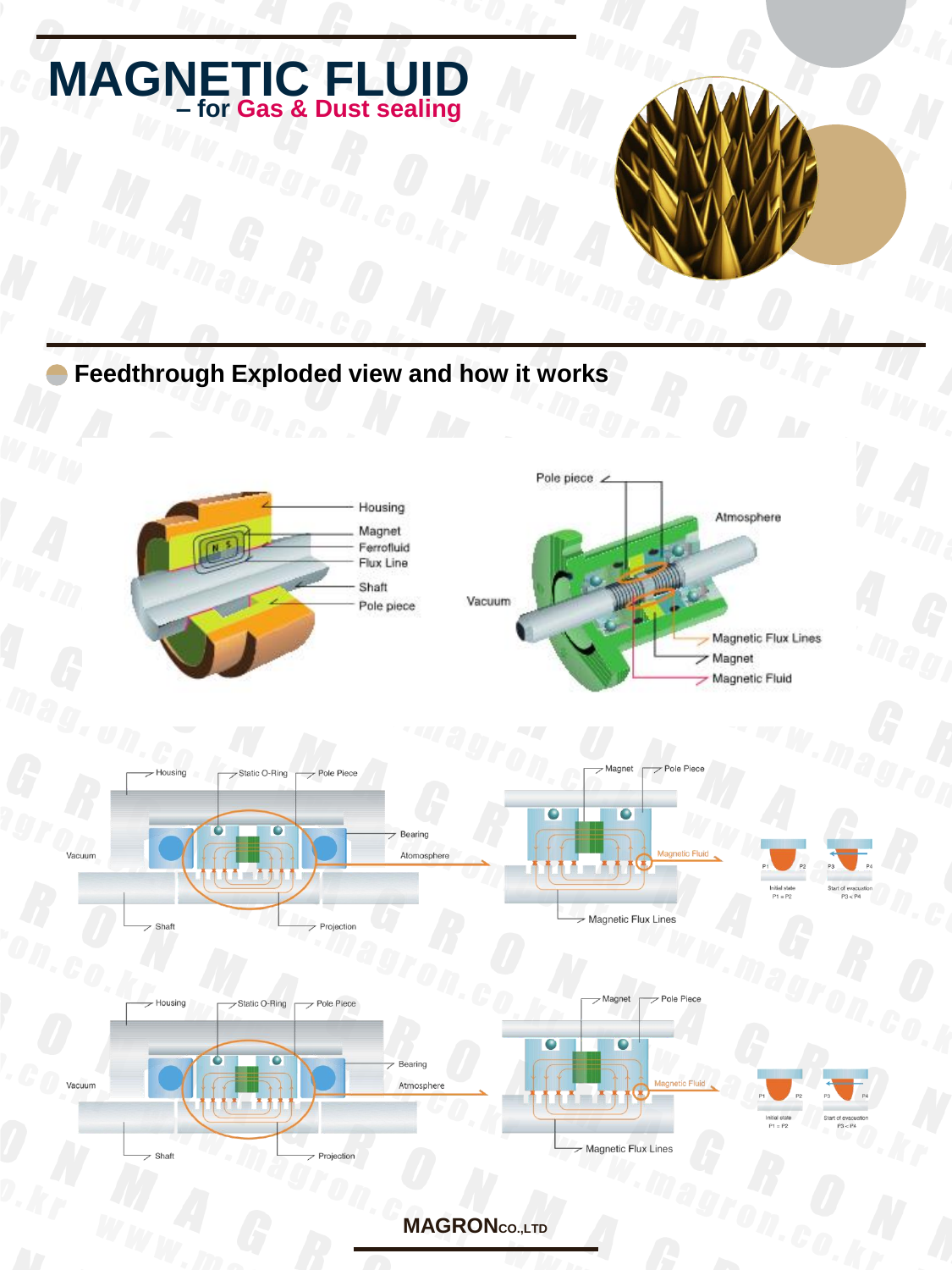#### **Feedthrough and equipment where ferrofluids are used**